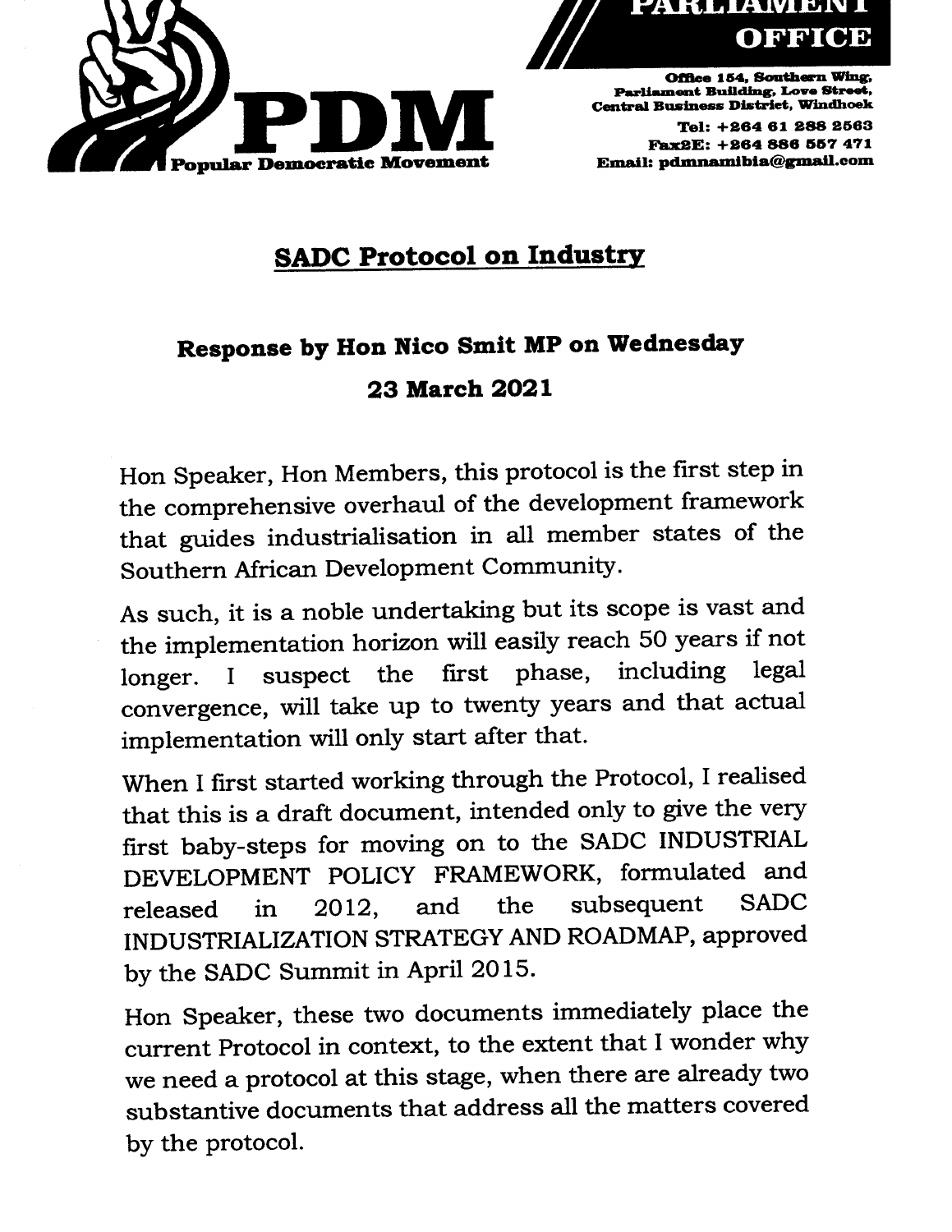But these two documents also made me realise that with the protocol we are looking at a VERY LONG implementation horizon. For instance, the Policy Framework makes provision for an implementation timeline from 2013 to 2018 while the second is more realistic, covering the period from 2015 to 2063, in other words a 48 year period.

This is what made me realise that the implementation of the protocol, while it may take only a few years to get the twothirds ratification, must make provision for the next 50 years, if not more.

Hon Speaker, as you all know, at this point there is no SADC industrial strategy that has been adopted by all member states, or even by a required two-thirds majority for ratification. 2018 has come and gone and not a single aspect of the Policy Framework has been implemented by any Member State, let alone by a majority. The Policy Framework stands where it stood in 2012 - a well-researched document making provision for most contingencies, but in the end, just an academic piece of work. It has no practical value unless it is endorsed by the Member States, ratified, and subsequently introduced and implemented at national level through changes in legislation to harmonize the legal frameworks between the Member States.

It is a similar situation with the Strategy and Roadmap. It is now going on seven years since the intended target date for the beginning of its implementation and not a single step has been taken, until this year with the release of the Protocol.

So, Hon Speaker, when the two most important, tangible, practical documents for the region's industrial development have taken this long to lead to a Protocol, how long do you imagine it will take to finalise and ratify the Protocol, and how long will it take before we actually get to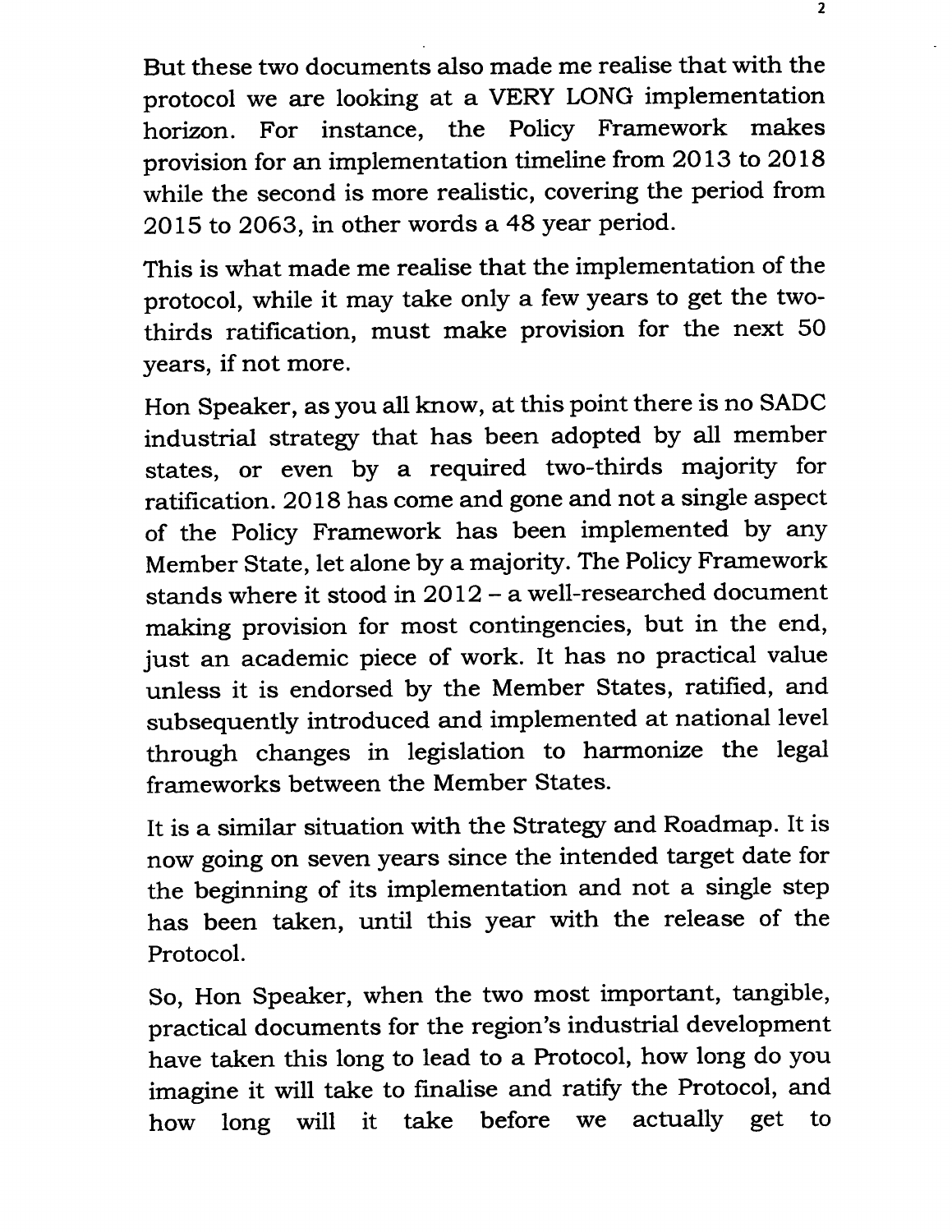implementation of the two official documents guiding our industrial development?

The Protocol does address some new issues, notably the importance of softer issues and the growing importance of so-called micro, small and medium enterprises. However, Hon Speaker, Hon Members, with the latter, I have to warn you that there is no single definition that includes all these small businesses, and I will be very happy to see the Protocol eventually producing a unified, practical definition. But I doubt that this will happen.

For the rest, the Protocol only covers those issues and processes that are more than adequately covered by the Policy Framework and by the Strategy and Roadmap.

Hon Speaker, finding that the Protocol is repetitive in most instances, I had to change my perspective and look at it differently.

Guided by Article 2 that lists the Objectives, I found that its intention is to promote industrialisation in an equitable and co-ordinated manner. Well! This was a revelation. I would never have dreamed that that is the reason for a Protocol especially since this is exactly what the second document, the Strategy and Roadmap is all about.

There is not a single aspect of any of the Protocol's twelve stated objectives that are not already covered in the other documents.

But to be fair to the process, let me categorize them and leave it to you to decide if this is yet another exercise in producing volumes of hot air which leads to nothing.

The list of objectives can be summarised as

- Capacity,
- Investment,
- Collaboration,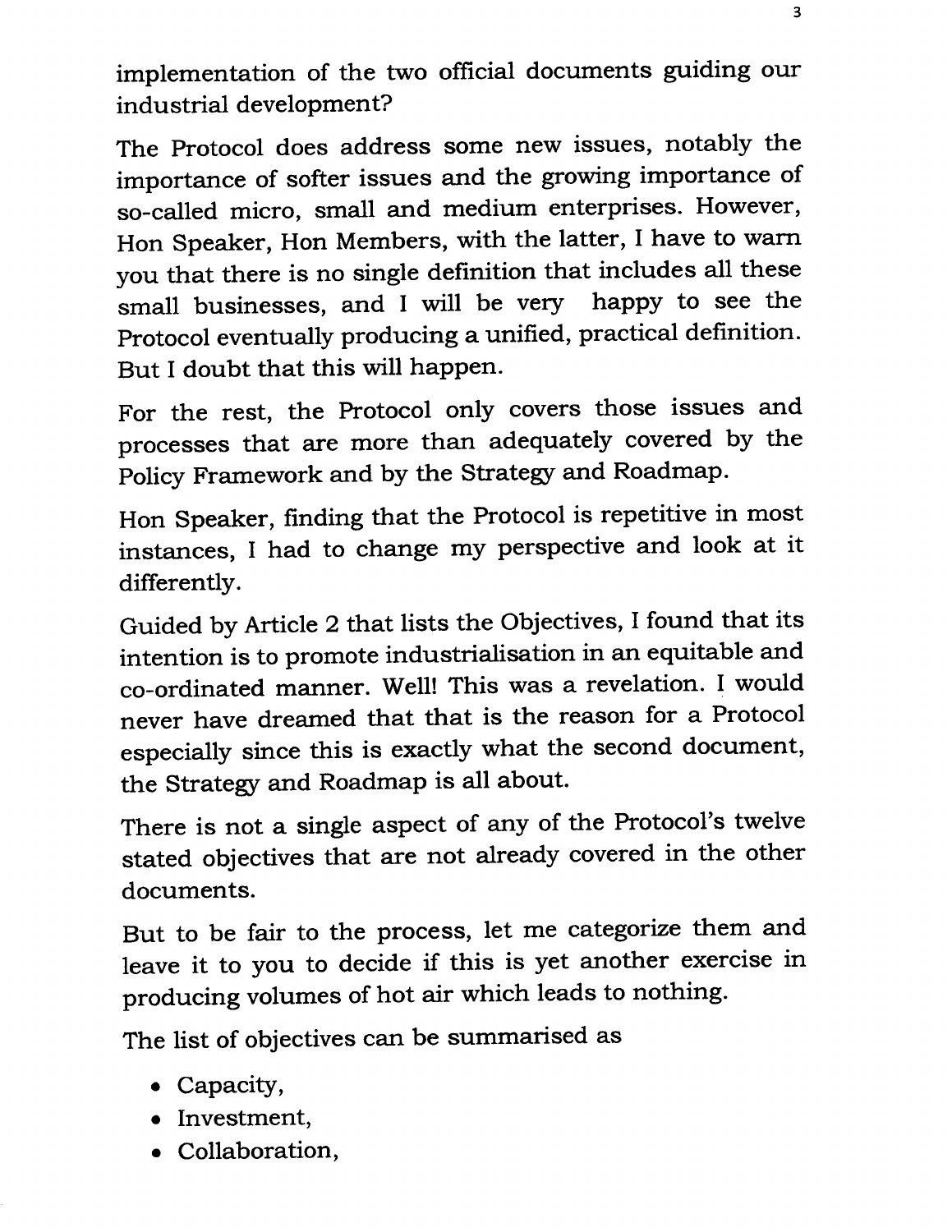- MSME Promotion,
- Standards & Regulation,
- Trade in Raw Materials,
- Innovation,
- Environmental Impact,
- Intellectual Property Rights,
- Gender Mainstreaming, and
- Data and Information Sharing.

What is disconcerting, and perhaps the first tentative indication that the Protocol will falter and be buried, is that there is very little mention of the private sector. In the document itself, it is only covered in Article 17 and then only very briefly in four short clauses pertaining to capacity, dialogue, participation and financing.

Now, Hon Speaker, Hon Members it must be noted that the private sector is the pillar of industrialisation in the two previous documents, and its role and engagement are extensively covered and included in the Strategy and Roadmap. Does this mean that the SADC Member States have had a change of heart since 2015 and that the new intention is to "go it alone" so to speak, and exclude the private sector from any meaningful participation other than asking them for money?

I am afraid that if this is the case, the Protocol is doomed. There is not a single government in SADC, South Africa included, with the capacity or the financial wherewithal to drive the Protocol through all its intentions and undertakings. When the private sector is excluded, side lined or ignored, the Protocol will at most turn into a relic and be ignored by the broader economy, both at national and regional level.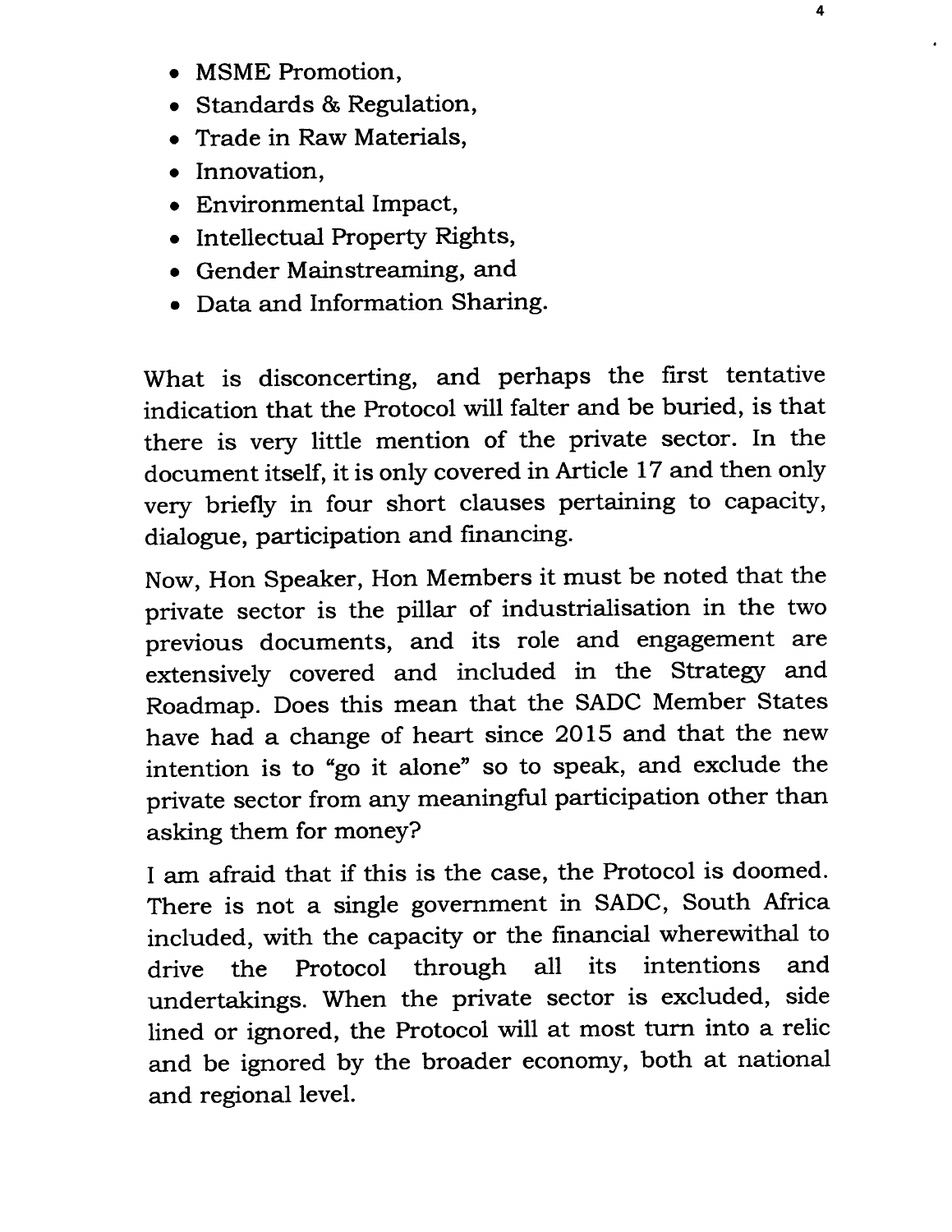Or, Hon Speaker, does it mean SADC as a whole has now embarked on a quasi-Chinese development model where all impetus is generated by the state? This is also a doomed model because before we reach the 2063 deadline of the Strategy and Roadmap, the overarching importance of finance will have come to the fore, and a lack of it will make any industrialisation come to a grinding halt.

If that industrialisation is state-driven, it will not succeed. Unless there is a SADC government in place backed by a majority of SADC citizens in an open and democratic process, regional integrated, co-ordinated industrialisation will not happen.

Even now, I can see how desperate national governments each vie for their own piece of the action, undermining all efforts to co-ordinate and promote industrialisation at regional level, and a host of fat cats fleecing their own governments to get as big as possible a chunk of the enormous sums of money that will be spent to make it appear there is a serious effort to establish regional value chains and centres of production.

This, Hon Speaker, brings me to a few very important theoretical aspects of industrialisation and development at regional level.

The first, but also the biggest obstacle, is harmonization of laws.

How do you think we, the Namibian Nation, will convince the Zimbabweans to open its border to free and equitable trade if they are not prepared to change their legislation to this effect?

How do you think we will convince the Congolese to build a tolerant society if they cannot even contain the militant elements in their own ranks?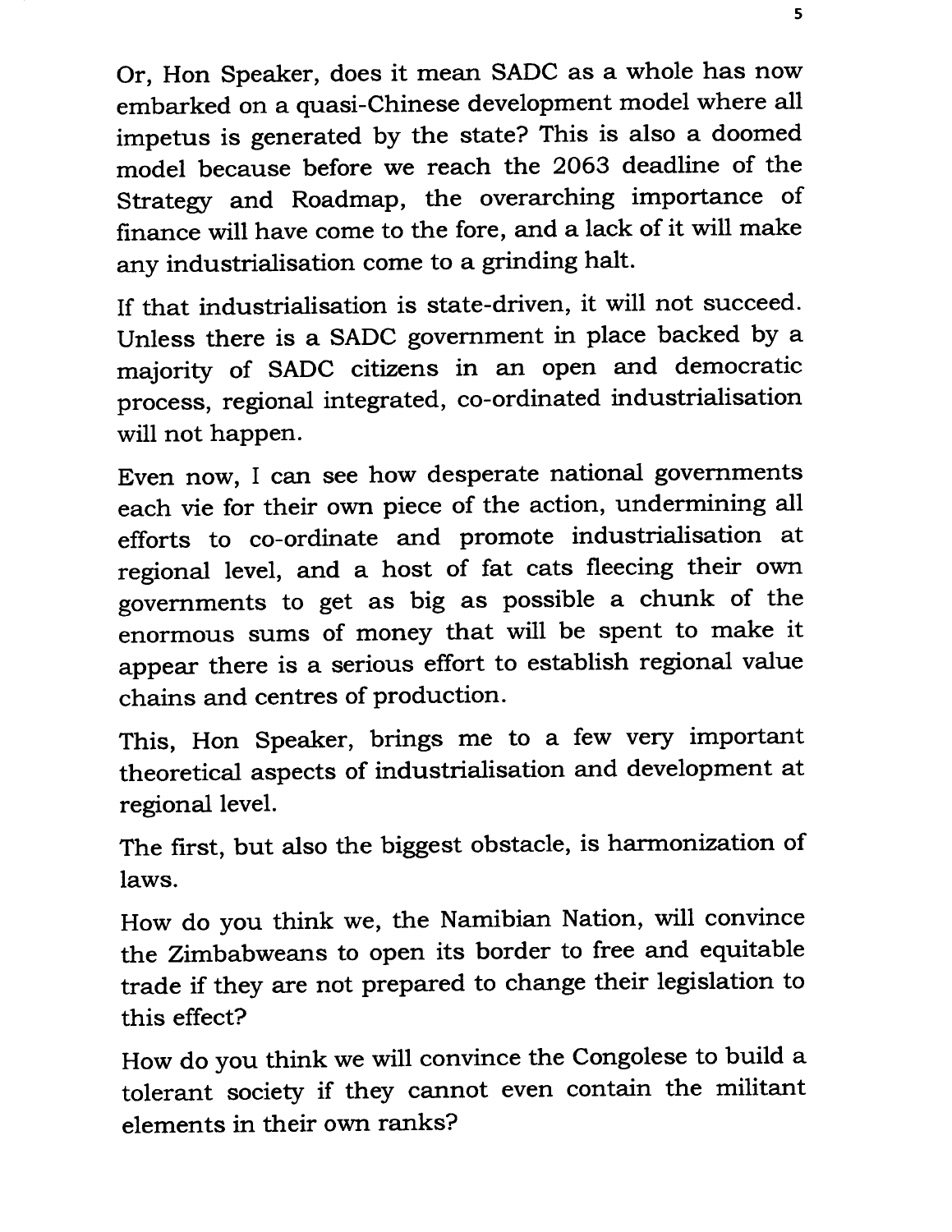And when we look further afield, do you think the Mauritians, who already have a flourishing economy based on industry, commerce and finance, will allow any other Member State to interfere in the way they have developed and nurtured their economic model?

## It will not happen!

The second obstacle is harmonization of trade laws and regulations. Do you think that our government will let go of the 16.5% import duty that it now levies on all the stuff that comes into Namibia? They will not because they cannot afford to.

The third obstacle is the lack of supportive infrastructure outside South Africa. If we do not realise that infrastructure development and industrial development go hand in hand, we will still sit with isolated industries operating in silos using the infrastructure that they have built only for their own purposes.

Infrastructure is covered in Article 14 of the Protocol in very broad and vague terms, taking note of the need for infrastructure but lacking a consideration for the enormous drain it will be on financial resources. In short, there is not enough money in SADC to pay for the region's infrastructure needs, not only for industrialisation but also for general development. This implies that the cost of infrastructure will be borne by foreign parties which will immediately create leverage which will be used to have a say in our industrial development.

I do not see from the Protocol that there is an awareness and a sensitivity to the enormous funding obstacle when it comes to infrastructure, and that the way SADC finances its infrastructure may impede the direction and the scope of its long-term industrial development.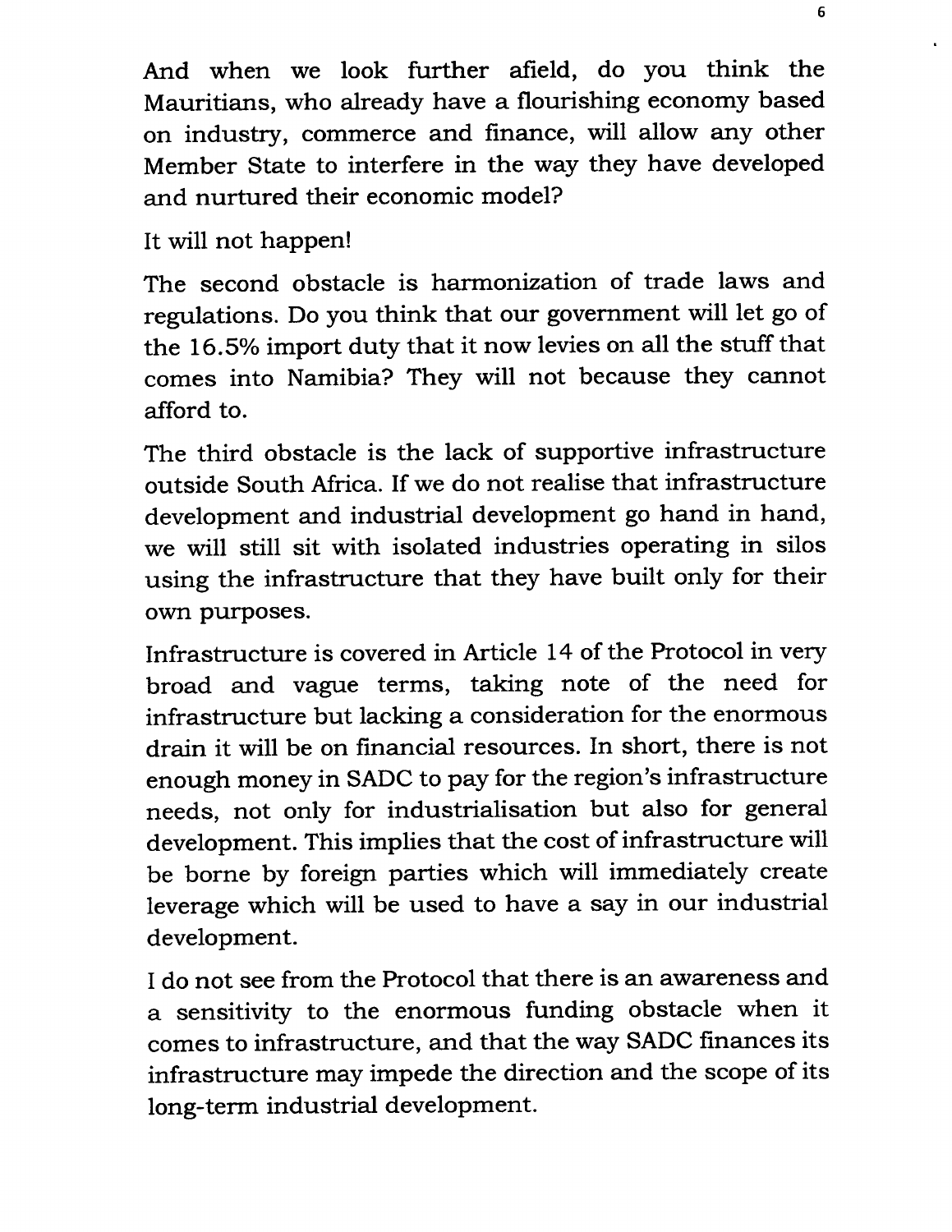This raises again the question of what is the need for and the purpose of the Protocol?

Hon Speaker, Hon Members infrastructure is recognised in the Strategy and Roadmap as one of the pillars of industrialisation and its huge costs are not downplayed but instead elevated to one of the biggest mountains we will have to climb. So if this all-important aspect is already extensively covered in an existing document, why do we need to restate it in a document that is at most a political undertaking and not a binding policy or treaty?

Another issue that does not feature so prominently but which we know from experience, is the lack of capacity, both institutional and human resources related. The Protocol envisages that its implementation be driven by the SADC Secretariat.

I am telling you now, Hon Speaker, Hon Members, that the SADC Secretariat does not have the capacity to drive the Protocol across all 16 member states, not even across the continental states, so how can we expect them to be in charge of its implementation in all dimensions and across all jurisdictions?

What's more, building capacity takes a lot of time and it requires adequate funding. If the SADC Secretariat is already so severely constrained by a lack of funding, it will prove extremely difficult to find more funding sources to support the human resources that will be required for the Protocol.

Finally, and perhaps the clearest signal that the Protocol is dead in the water.

Article 30 makes provision for Settlement of Disputes. In Clause 3 it states that any dispute that cannot be settled by

the Committee of Ministers "shall be referred to the SADC Tribunal." But in case you have forgotten, the SADC